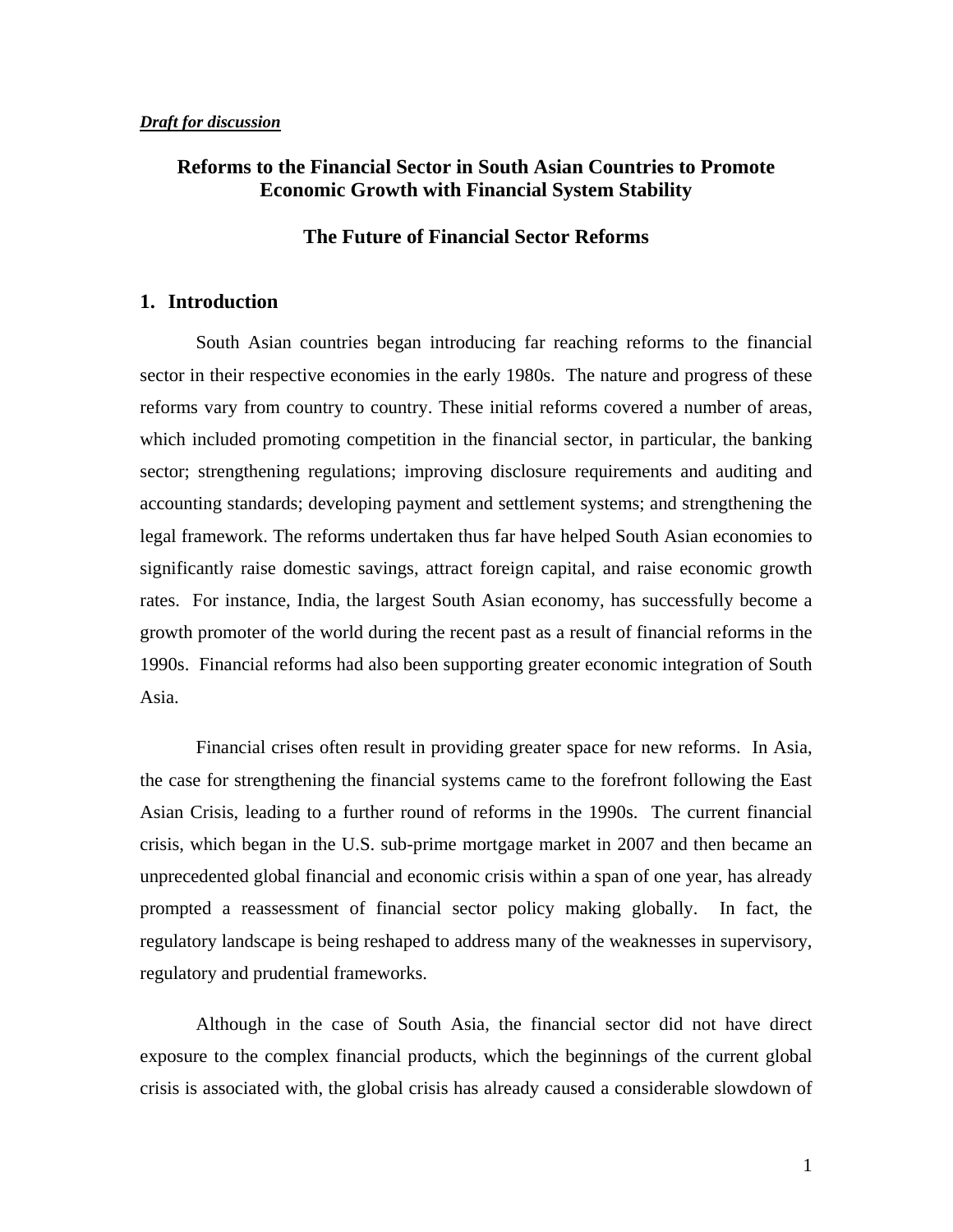South Asian economies as a result of contagion effects of global shocks. The main channels through which these economies were affected were capital, remittances, credit and international trade. Outflows of capital, particularly towards the end of last year, a decline in receipts of foreign remittances, drying up of international credit markets and a contraction in exports have had serious implications for these economies. These developments call for a careful reassessment of the reforms that have already been implemented. It is also necessary that we examine further the additional reforms that are necessary, since an efficient, competitive and resilient financial sector is a key determinant of the ability of South Asian economies to move to a sustainable high growth path.

#### **2. Strengths and flaws in the current financial architecture**

 **There are several strengths in the current financial structure that lessened the direct impact of the global financial crisis on South Asia.** Supported by previous financial reforms, several South Asian economies have already built up healthy reserves, shown improved export performance and enhanced risk-taking capabilities of financial institutions, which have contributed to mitigate the impact of the global crisis. At the same time, some reforms have not yielded required results. Therefore, we discuss below some of the reforms that are proven to be effective and reforms that have not been effective in achieving desired results.

**The banking reforms in many countries in the South Asian Region had started with the opening up of the financial sector for domestic and foreign competition.** With the liberalization of entry restrictions, many foreign banks have set up branches in South Asia and privately owned banks were established thereby increasing competition among banks. This has also resulted in a sharp reduction in the market shares of state owned banks. With the opening up of financial markets, the ownership pattern of financial institutions too has changed. Meanwhile, banks have also set up various feebased activities by setting up entities to engage in merchant banking, leasing and stockbroking, and insurance, thus expanding the financial services they offer. In order to remain competitive, many banks in the region have invested in state-of-the-art technology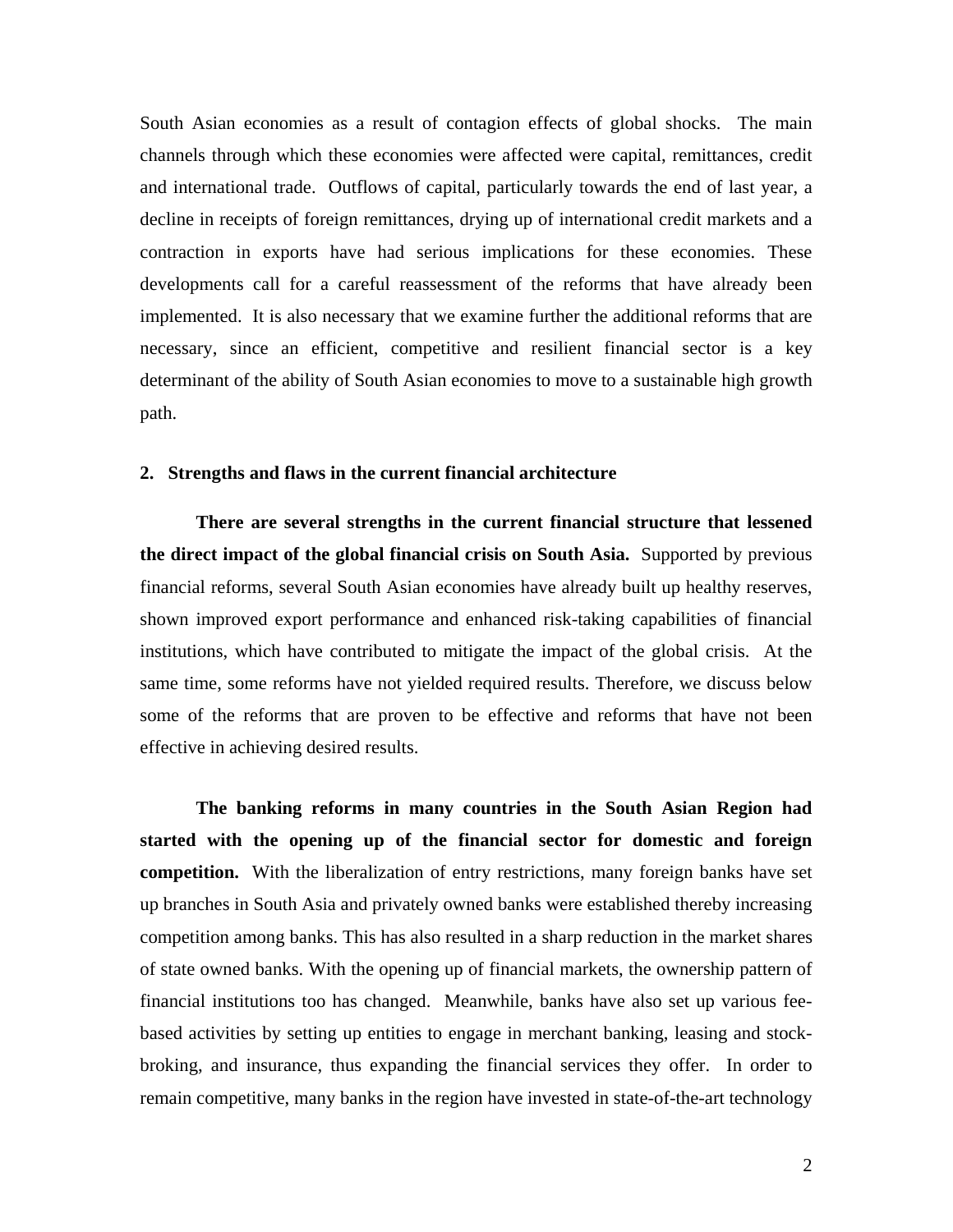and state banks too have invested in technology, contributing to increased efficiency of financial services.

 **Expanding the availability of credit information was vital for the growth of the banking industry.** The non-availability of sufficient information about credit histories was a major factor that deprived many credit worthy borrowers of access to credit. **.** Hence, many countries in the region have established Credit Information Bureaus. In some countries, the information base has been expanded to cover other ancillary information such as utility payment histories also.

**In the recent past, banks have been required to obtain credit ratings from Credit Rating Agencies acceptable to the respective regulators, thus enhancing transparency and investor awareness of banks.** Further, there has also been a need to advise borrowers regarding banking products and to rehabilitate borrowers to increase credit quality. Accordingly, many countries in South Asia have set up Credit Councils, with the objective of increasing credit quality, promoting awareness of banking products and inculcating credit discipline among customers and potential customers.

**There has also been a significant change in the conduct of monetary policy over the years.** The main focus of monetary policy has shifted to achieving a sustainable path of low inflation. In monetary management, central banks now rely primarily on market oriented instruments. Accordingly, Open Market Operations have become the main instrument used to manage market liquidity while encouraging good liquidity management by financial institutions. In moving towards amore market oriented monetary management system, steps have also been taken to enhance the transparency, predictability and credibility of monetary policy. In this regard, countries have set up mechanisms to provide information on the monetary policy framework, monetary projections, and changes in the monetary policy stance.

**An efficient and secure payment and settlement system is key to the effective functioning of the financial system.** Hence, payment and settlement systems have been upgraded and modernised in many counties. Facilitating the payment and settlement of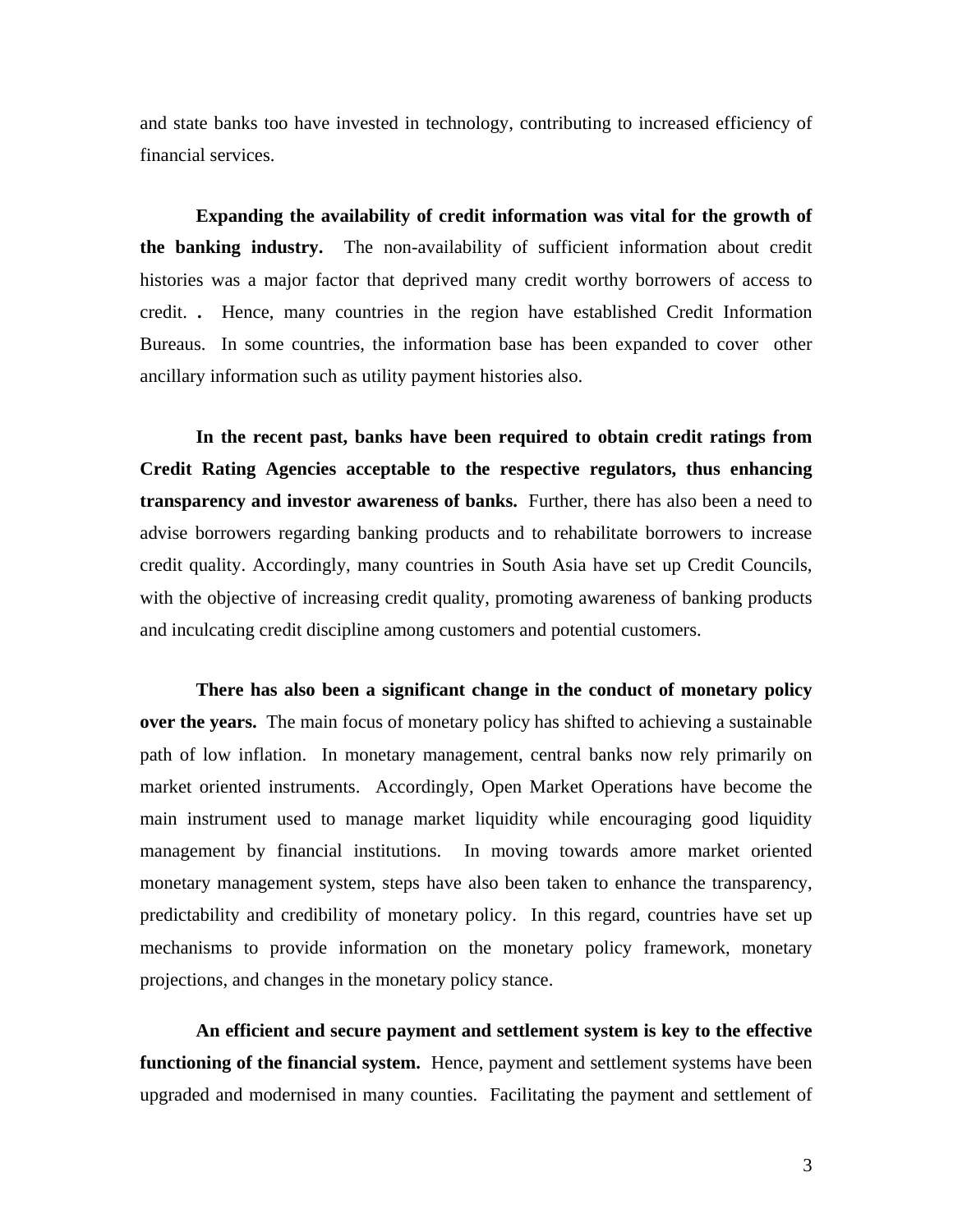large value and time critical transactions, the central banks in Sri Lanka, India and Pakistan have implemented Real Time Gross Settlement Systems which attract the majority of high value and time critical inter-bank payments. Electronic fund transfer mechanisms have also been put in place, enabling the implementation of modern retail payment systems. To further modernise and increase the efficiency of payment systems, a cheque imaging and truncation system has been introduced with the long-term objective of moving towards electronic cheque transactions. The SARRC payments initiative is another step taken by central banks in the region to reform national payment systems and regional payment and settlement systems collectively.

**Enhancing access to finance is crucial for increasing opportunities available to small and medium enterprises (SMEs) and low-income groups and therefore, for fostering economic growth.** Many countries have taken measures to expand and strengthen the development finance delivery systems in their respective countries in addition to taking steps to create a conducive environment for the establishment of financial institutions in rural and remote areas. Introduction of credit guarantee schemes with a view to encouraging bankers to grant facilities in relation to poverty alleviation microfinance projects has also helped expand the outreach at a relatively low cost. SMEs in Sri Lanka are unduly constrained in terms of access to credit on commercial terms. In this regard, credit secured on movable assets is severely underutilized, in large part due to accompanying high risks and transaction costs. Accordingly, a Secured Transaction Registry will be set up with the objective of facilitating the extension of credit secured on movables and intangible collateral.

**Several new regulatory measures have been introduced to strengthen the regulatory and supervisory framework.** Central banks have moved away from compliance-based supervision to risk-focused supervision. Considering the fiduciary responsibility of the Boards towards their stakeholders, and in the interest of wider financial system stability, central banks have issued directions on corporate governance requiring banks to streamline their governance practices.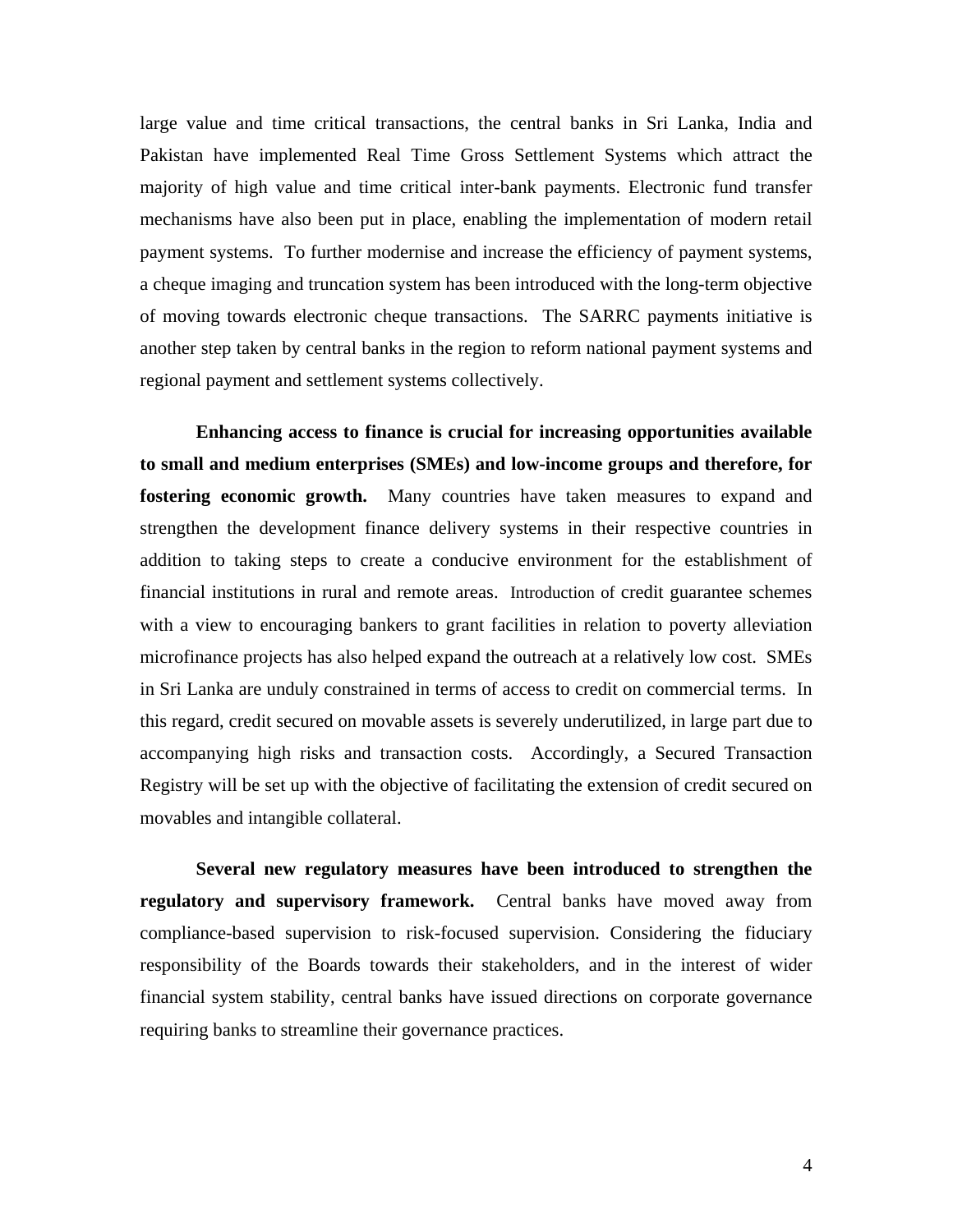**The implementation of the Basel II framework is another enhancement to the regulatory structure.** It has contributed to improving the financial industry's risk management mechanisms. With the adoption of Basel II, most of the leading banks have taken steps to set up independent risk management units and compliance divisions to monitor bank-wide risks. Major banks are now focusing on implementing advanced approaches under the Basel II framework and have set up data warehouses and sophisticated IT systems, which will contribute to better risk management and compliance. Similarly, the adoption of Basel II will enhance disclosures, presentation, and measurement practices in relation to financial instruments.

**Although in many countries, the financial sector has expanded with improvements in the institutional structure, developments in money and capital markets, facilities and products offered, there are several weaknesses in the current financial architecture as shown by several indicators.** In particular, low financial deepening, high intermediation costs, a low level of access to finance, and under developed bond and derivative markets clearly show that some reforms have not been effective.

**In many of the South Asian countries, a large share of the banking sector is still state-owned and requires to be better managed.** South Asian countries have a much higher proportion of state-owned banks than the rest of the world, ranging from 20% of total banking assets to 70%. Although, in the current uncertain environment, the stability of the financial sector owes much to the high degree of state ownership given the generally high degree of public confidence in state-owned entities in times of turbulence, state-owned banks throughout the region are found to be less competitive and have tended to be less profitable and efficient when compared with privately and foreignowned banks. This is largely attributable to higher operating expenses due to overstaffing and higher loan-loss expenses, reflecting the generally poorer asset quality arising from directed or priority sector lending and politically influenced credit decisions.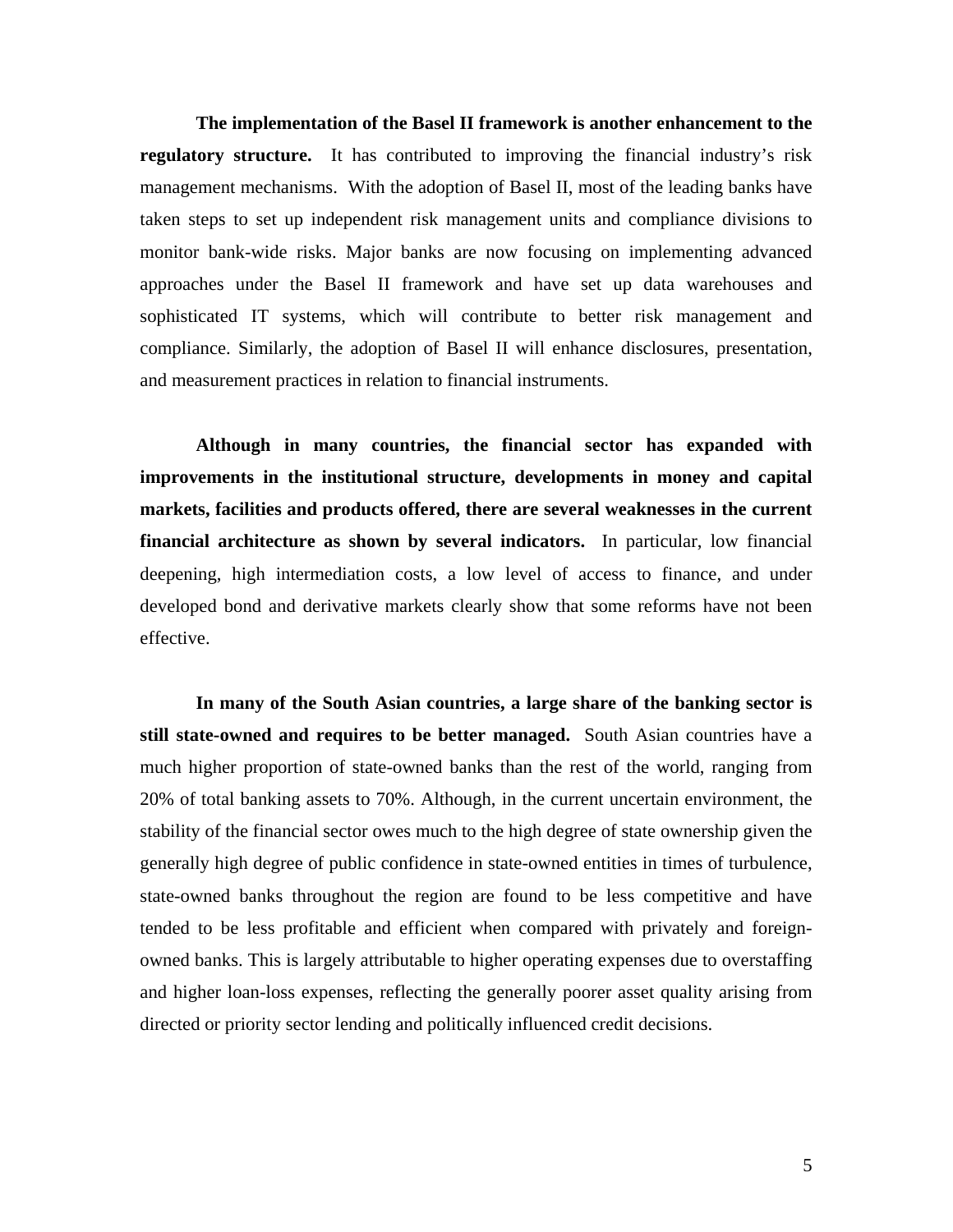**The non-availability of an appropriate regulatory environment is a major constraint for the development of non-bank institutions and markets.** In many countries in South Asia, stock markets have developed and expanded. However, bond markets are not developed, restricting the array of financial instruments available to diverse investors. With regard to bond markets, a liquid corporate bond market could help prevent the build up of asset price bubbles. Foreign access to local bond markets is also limited mainly due to macroeconomic concerns. Meanwhile, high government borrowings from the non-bank sector crowd out investments, while deficiencies in respect of disclosure standards, credit rights, as well as investor protection have hampered the development of liquid bond markets.

**The non-availability of an institutional investor base has constrained activity in money and capital markets. An** institutional investor base is needed to provide funds for long-term investment requirements. **In this regard,** pension funds and insurance companies should be promoted as they play an important role in mobilising long-term funds.

**Underdeveloped derivative and securitization markets constrain the expansion of financial markets and therefore financial deepening**. Many investors/borrowers are exposed to market, liquidity and credit risks. In this regard, the non-availability of developed financial markets with requisite products such as credit derivatives has not permitted the allocation of risks such as credit risk and interest rate risk amongst market participants in accordance with their preferences.

## **3. Lessons for future financial sector reforms that can be drawn following the global financial crisis**

• *Need for greater co-ordination and consistency between economic y policies and the regulatory framework for financial system stability*: One of the major causes of the financial crisis is the macroeconomic imbalances. The prudent management of fiscal and monetary policies and allowing appropriate adjustments in the exchange rate are important to prevent the build up of crisis triggering factors such as a sharp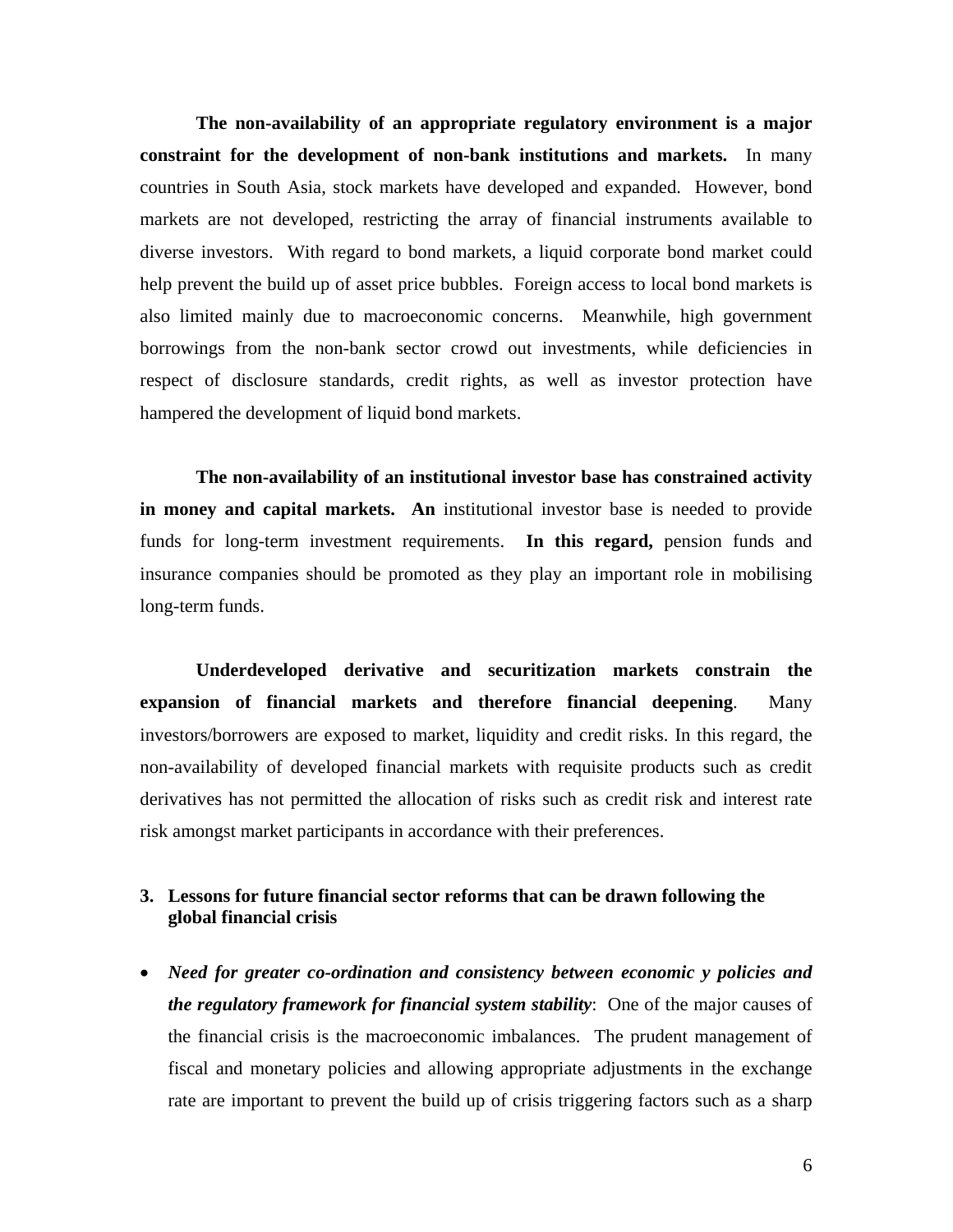depreciation of the exchange rate or a significant increase in inflation, which are likely to result in a deterioration of the trade and current account balances and therefore the balance of payments and the reserves position of the country. A stable macroeconomic environment, particularly credible and prudent monetary policy along with supporting fiscal management are found to be the prerequisites for the development and stability of the financial sector.

- *Need for further strengthening the banking sector by allowing mergers and acquisitions:* A rationalization of regulatory standards to permit consolidation of small weak banks through mergers, acquisitions and closures needs to be considered to promote a healthy consolidation of the banking system in order to eliminate weak banks.
- *Bringing the unregulated shadow banking system together with the significant build-up of off-balance sheet leverage under the scrutiny of the prevailing regulatory regime:* In most of the Asian countries, the shadow banking system has not been subject to the rigorous prudential regulatory requirements applicable to the licensed financial institutions. Further, the growing use of structured investments allows excessive build-up of off-balance sheet leverage.
- *Development of non-bank financial institutions:* Specific measures need to be taken to develop non-bank financial institutions as they provide vital financial services, and have the potential to expand their role in areas where banks are unlikely to be competitive.
- *Need for developing capital markets to raise long-term funds and share the risk of raising capital:* A developed bond market plays an important role in improving the efficiency of financial markets and promoting sustainable economic growth. By expanding the range of opportunities available to financing large-scale projects, contributing to better allocation of capital, providing a non-inflationary source of finance for the government and facilitating public debt management, , a developed bond market could contribute significantly to the progress of a country. There is a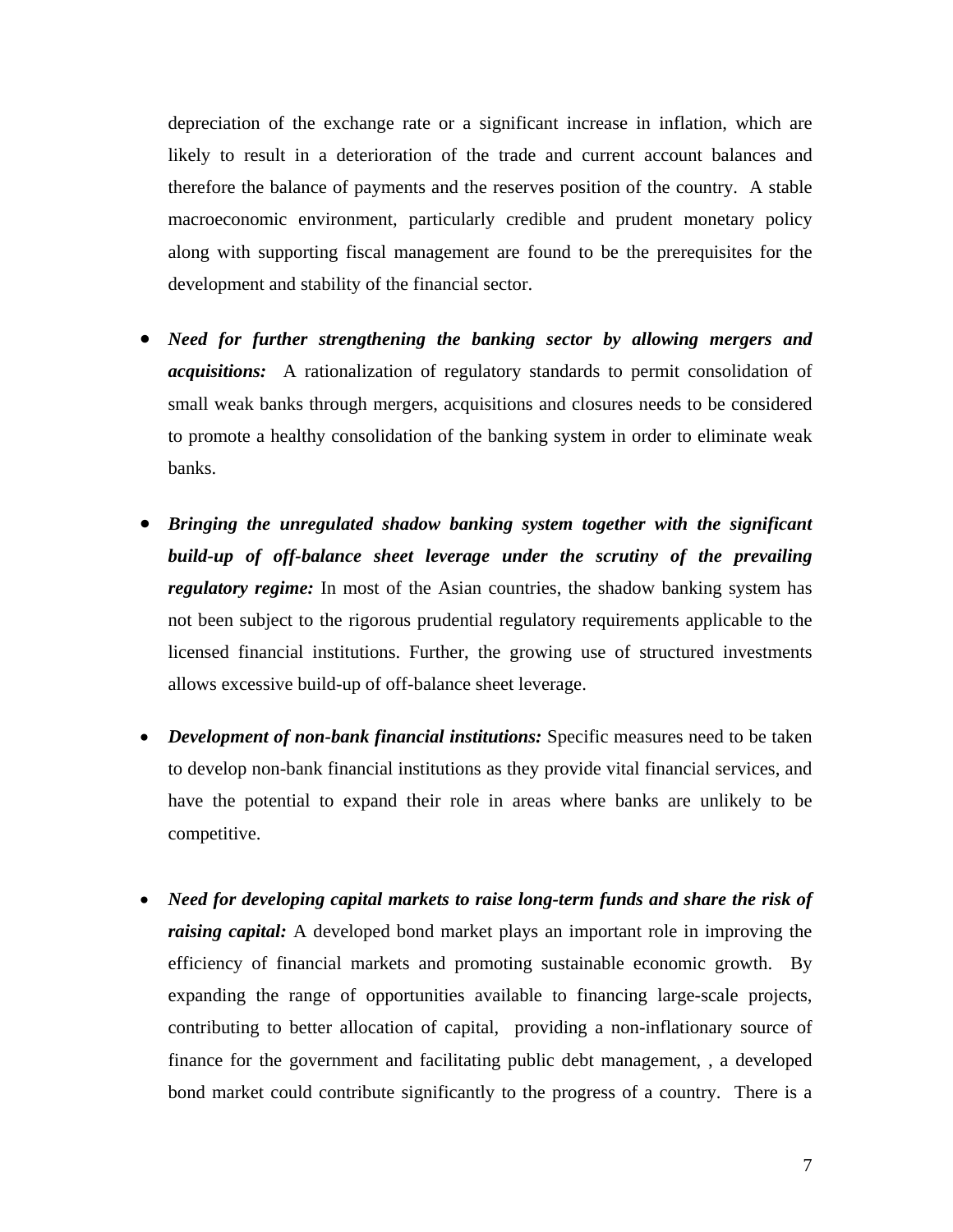need to strengthen the institutional infrastructure and remove impediments, which will foster the efficient functioning and sustained growth of the bond market, particularly the corporate bond market. In this regard, particular emphasis needs to be placed on the institutional infrastructure; establishing rating agencies, trading platforms, and clearing and settlement systems; and the regulatory environment..

- *Promoting long-term funding sources and derivative/futures markets:* Policies to develop a diversified institutional investor base will ensure sustainable demand for bonds. In particular, pension funds and mutual funds not only create demand for fixed income securities but also contribute to increasing financial innovation and enhancing corporate governance and competition in the bond market. Strengthening the disclosure standards, credit rights and investor protection too will help remove impediments to the smooth functioning of the bond markets.
- *Improving access to finance:* Micro finance has been found to be an important instrument in poverty reduction through promoting economic activities as micro finance provides relatively easy and flexible financing options. However, the presence of a large number of unregulated finance businesses can cause instability in the financial system due to frequent failures of unauthorised financial institutions, disputes between those institutions and their customers, and the resulting continued uncertainty as well as public perception that most of those institutions are not solvent. The introduction of an appropriate regulatory mechanism for MFIs will strengthen the environment within which MFIs operate and will thus foster public confidence in the financial system. In view of the fact that some MFIs have already been operating under the existing regulations, the Central Bank of Sri Lanka has adopted a two tier approach for the regulation of MFIs. The existing regulatory and legal framework is used to the extent possible while setting up a comprehensive legal, regulatory and supervisory framework for categories of institutions whose micro finance business is not currently regulated and/or supervised by any institution.
- *Strengthening the regulatory and supervisory framework and better corporation between regulators:* Lack of coordination among different regulatory agencies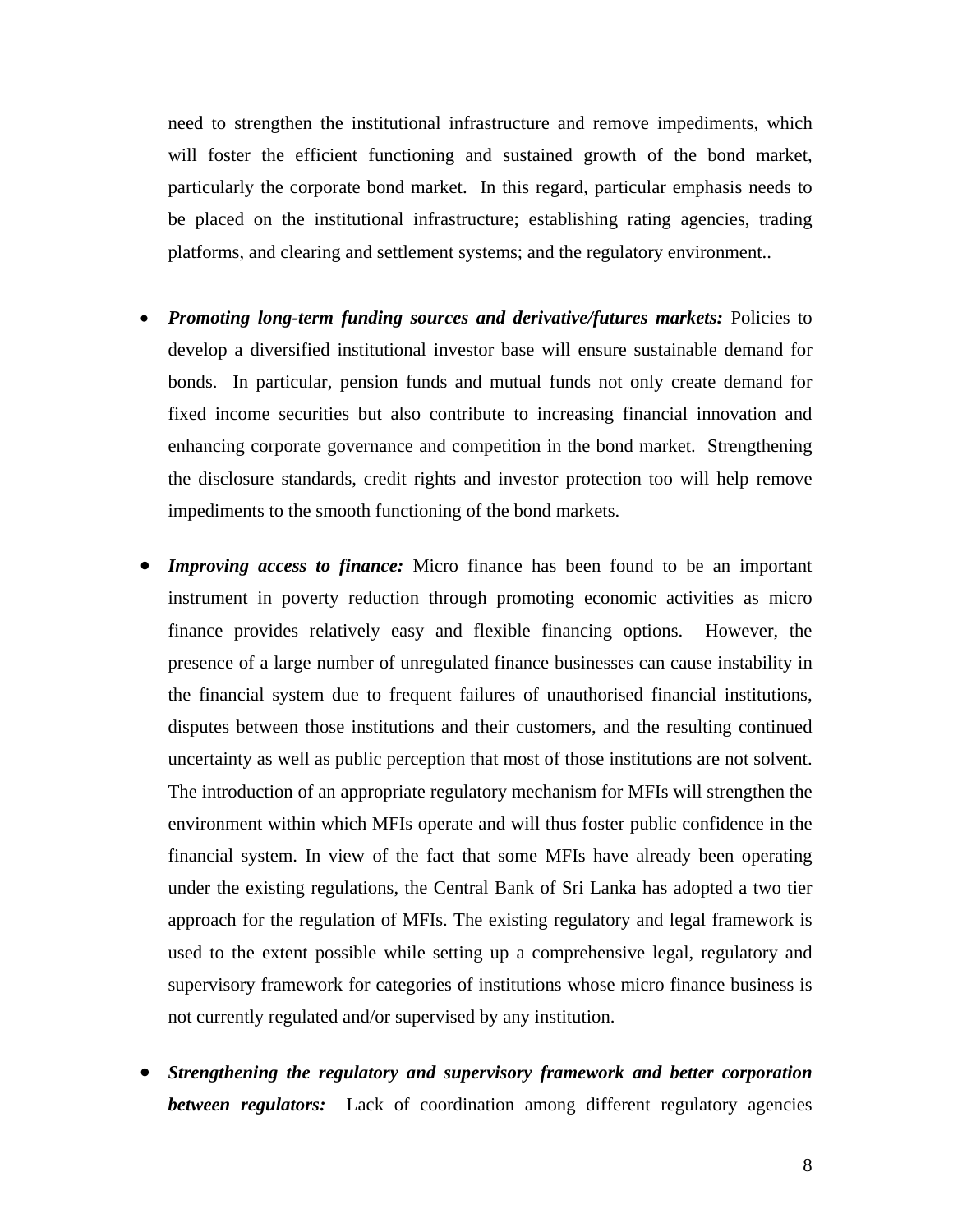within countries and amongst countries had been a risk factor that had contributed to the global financial turmoil. Therefore, there is a need for regulators in the region to form regional alliances to establish a mechanism that can effectively monitor crossborder financial activities that could threaten financial stability.

- *Consolidated supervision to limit regulatory arbitrage that can arise from fragmented supervision:* Lack of consolidated supervision is another risk factor that had contributed to the recent global financial market crisis. As with some developed financial markets, regulators' responsibilities vary widely within the Asian region as well. In some jurisdictions, there are integrated regulators with prudential supervisory responsibilities for the full range of financial activities while in other jurisdictions the regulators have responsibility for supervising diversified financial groups at the holding company level. But, in certain countries, there is no integrated regulator with responsibility for the entire financial system or such regulators have a mandate to supervise holding companies which are not themselves licensed institutions. In order to ensure financial system stability, it is necessary for regulators to adopt a "groupwide approach" to the supervision of licensed institutions so as to take account of the possible effect of all risks within the group on licensed financial institutions, wherever they reside within the group.
- *Need for a well-established resolution framework:* As witnessed in the recent past, bank failures cause significant direct and indirect costs to economies resulting in enormous economic and business hardships to all segments of the society. At a broader level, bank failures jeopardize the maintenance of financial system stability and public confidence in the financial system. Therefore, Bank Regulators and Supervisors across Asia have to be prepared to take timely measures to avoid bank failures and to cushion the impact of failing or failed banks. Dealing with weak banks would present serious difficulties unless contingency plans are in place and there is a good understanding of the tools available for handling such weak banks and nonbank financial institutions. Appropriate measures have to be put in place with a view to facilitating the identification of weak banks, taking appropriate corrective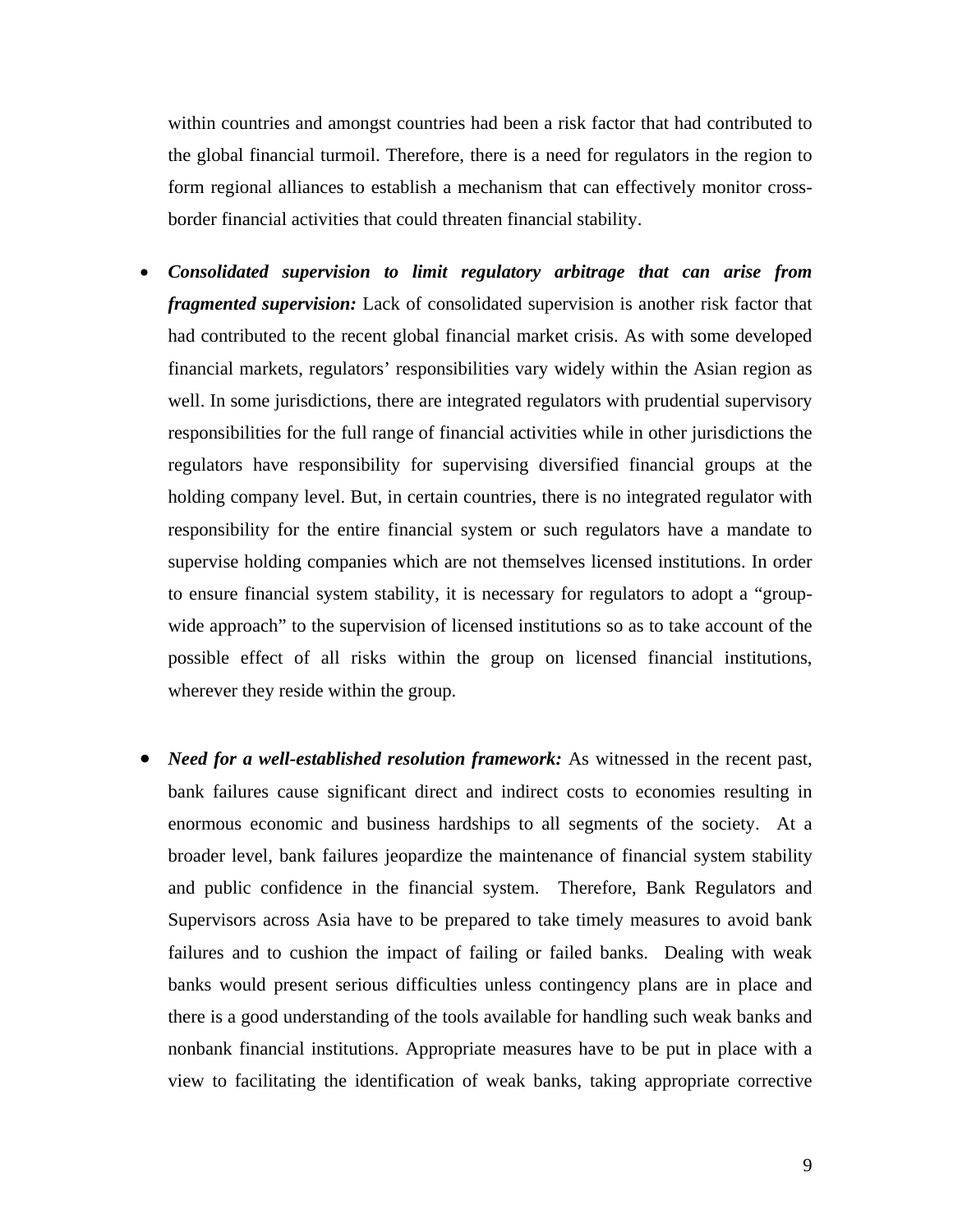measures to turn around weak banks and setting out an appropriate exit strategy. Successful identification of an impending bank failure is a challenging task but if undetected, losses could increase further. Therefore, suitable methods, which could be used to form the basis of identification of weak banks, need to be formulated and established.

- **Improving Governance:** The adoption of sound corporate governance standards and practices is an important means of ensuring that licensed banking institutions are managed in a safe and sound manner. The financial institutions that have strong governance and compliance processes will be more capable of winning public confidence, attracting investors, improving corporate reputation and efficiency, as well as contributing to promote financial system stability. In order to steer the banking sector in this direction, principle-based rules on corporate governance need to be prepared. These rules should place significant emphasis on the role of boards of directors and their responsibility to maintain proper stewardship of the institutions, as well as to ensure that the policies and procedures adopted by the banking institutions are sound and prudent and are adhered to at all levels of the organization at all times.
- *The need for strengthening disclosure requirements and monitoring compliance*  with standards: Financial crises repeatedly show the lapses in financial reporting, non-compliance with accounting standards and adopting creative accounting methods to boost profits and hide material risks. Effective or sufficient internal controls and processes are fundamental to making sure that accounting standards are met. There is an urgent need for supervisors and regulators to improve disclosure standards and make sure that there is a mechanism in place to ensure that standards are complied with and monitored.
- *Developing a regional alliance to facilitate intra-trade, excess fund investments by banks, and investments in sovereign bonds raised by regional economies:* Already, several cooperative bodies and mechanisms have been established in many regions, to facilitate and promote intra-trade and excess fund investments. A mechanism that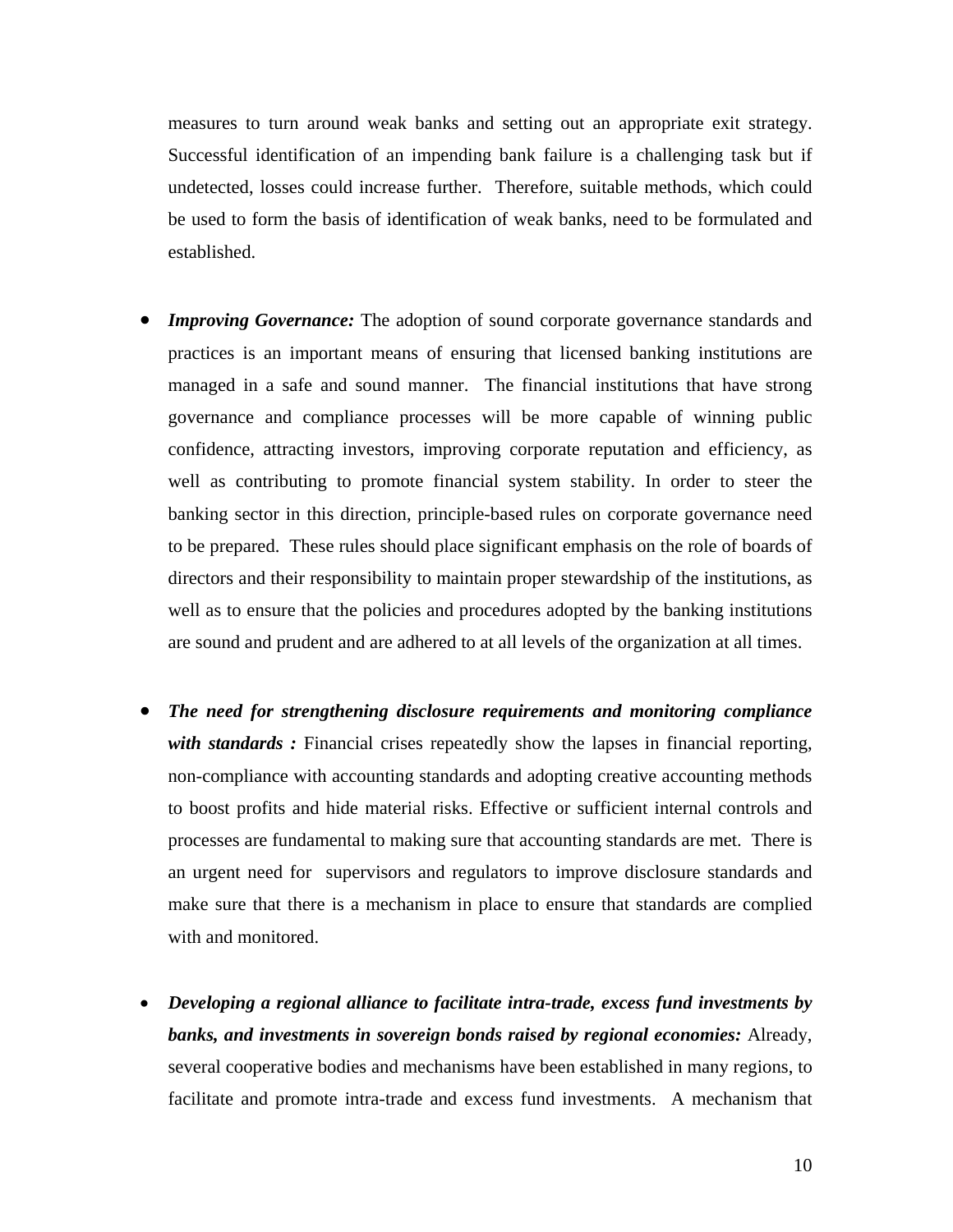promotes the domestic bond market is essential as a developed bond market is necessary for sustainable development in South Asia.

- *Disclosure of information:* Information disclosure plays a key role in building market credibility and attracting foreign capital. Developing proper disclosure standards based on consolidated accounts and well established auditing and accounting standards will help markets and supervisors.In this regard, the adoption of IAS standards and promoting the listing of companies will also have a positive impact on information disclosure.
- *Improve financial literacy and awareness about the characteristics of new financial products among investors:* Enhanced understanding of the capital markets on the part of both issuers as well as investors will allow them to make educated decisions therefore would contribute enormously to the long-term development of the financial markets.

## **4. How can regulators challenge the pro-cyclical risk taking behaviour of banks to a greater extent?**

A number of pro-cyclical features embedded in the market structure have induced banks to take excessive risks. Also it is alleged that the Basel II framework has reinforced the pro-cyclicality of the financial system by increasing risk sensitivity in financial regulation. However, some counter-cyclical measures were taken by several countries in the region to contain the pro-cyclical risk taking behaviour of banks, prompted by the large expansion in private sector credit and the overheating of economies during 2005-2007. In addition, some countries introduced provisions even on performing loans and increased risk weights to high-risk categories of loans in the computation of capital adequacy.

Following are some of the counter-cyclical mechanisms that would create negative feedback loops at the micro-level as well as the macro-level, to reduce excessive risk taking.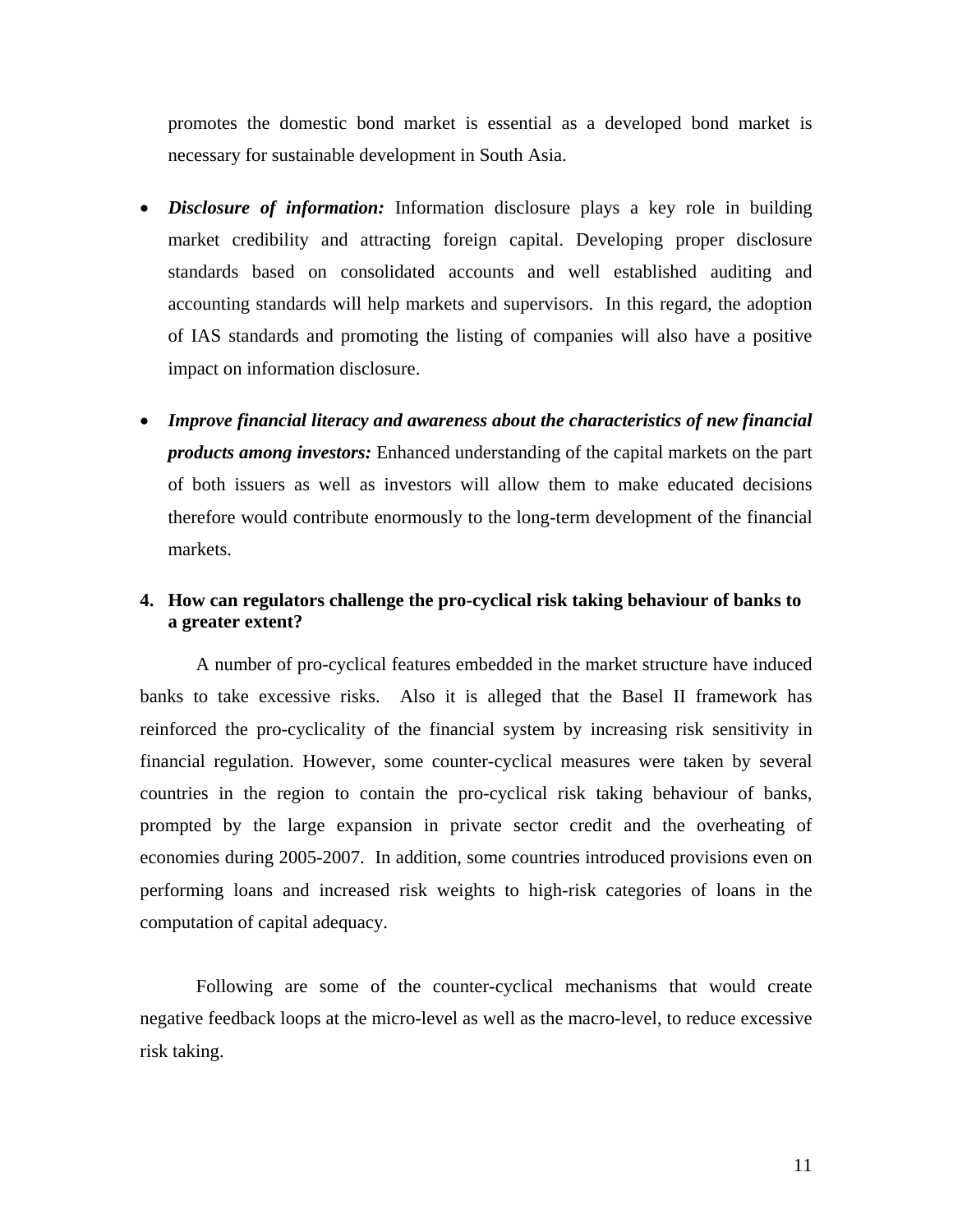- *Counter cyclical capital buffers and stronger quality of capital:* A sound capital buffer is critical for banks' resilience to shocks and to promote financial stability. It hasbeen found that there is inadequate capture of risks by the Basel II framework in relation to complex credit products, while the minimum capital requirement and the quality of capital did not provide adequate buffer during the crisis. In this regard, creating counter-cyclical capital buffers by widening the coverage of capital requirements, taking into account asset-backed securities, off-balance sheet risk exposures and trading account activities; and improving the quality of Tier I capital, are some of the measures that are being considered.
- *Fixing leverage ratios:* Introducing a simple fixed minimum leverage ratio for capital will contain the size of bank assets and hence, would reduce risk taking by banks.
- *Forward-looking provisioning:* Dynamic provisioning which is aimed at capturing the rising risk of default over time is a countercyclical regulatory measure that mitigates risks from rapid loan growth.
- *Requiring a meaningful share of the underlying assets to be retained on the balance sheets:* Regulators could ask financial institutions to retain a meaningful share of the underlying assets on their balance sheets in order to alleviate the problems associated with the "originate-to-distribute" business model, including moral hazard and fraudulent loan under writing.
- *Need for formulating specific guidelines for determining fair value measurement when there is no orderly market place:* Fair value accounting has been identified as a factor that exacerbated the global financial market crisis, amplifying the market fluctuations. Even though the fair value approach is capable of showing the real time value of financial instruments, the danger is that it also magnifies the changes in their values, thus increasing the volatility of returns of banking and other financial institutions. In view of the foregoing, a guided adoption of fair value accounting, is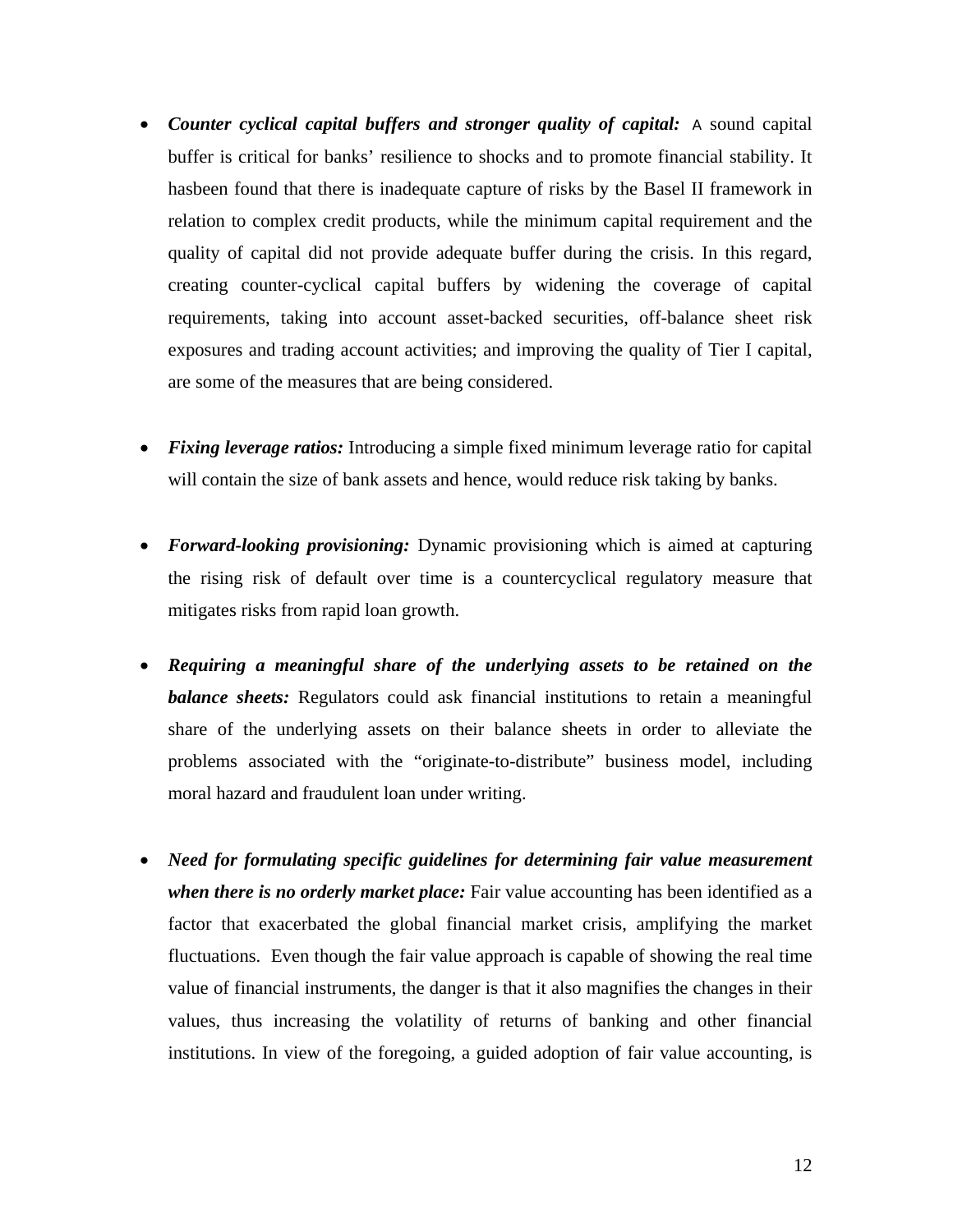necessary to avoid volatility in earnings of financial institutions, especially in nonactive markets.

- *Addressing the over-reliance on credit rating and enhancing internal rating capability*: The role played by external rating agencies had some pro-cyclical effect on the global financial crisis simply because of the similarities in assessments made by all major rating houses and also due to the very fact that the public and financial institutions had used them as the yardstick for operations and performance assessments. In view of the foregoing, regulators could encourage banking institutions to exercise their own judgment to assess risks, and not rely solely on risk assessments provided by the rating agencies. Hence, regulators need to encourage financial institutions to enhance internal rating capability to rely less on external ratings.
- *Implementation of Pillar 2 of Basel II, as it provides a right balance of economic capital, commensurate with all other risks:* As we are aware, the Basel II framework allows financial institutions to apply the internal rating-based approach in pricing and assessing risks associated with complex products. Risk weights for the purpose of capital adequacy calculation are derived from internal modelling. Currently, risk weights are generally low and lead to a high capital adequacy ratio (CAR) during economic upswings, and a low CAR during a cyclical downturn, everything else equal. As a result, financial institutions tend to have high leverage ratios during good times and have to deleverage during bad times. This amplifies bubble buildup during upswings and leads to a credit squeeze and asset dumping during downturns, thus increasing cyclical volatilities, reflecting a strong pro-cyclicality. In this regard, Pillar 2 of Basel II including the implementation of ICAAP provides a right balance of economic capital, which is commensurate with all other risks not covered under Pillar 1. It enables banks to compare the capital requirements with available capital to gauge whether the degree of leverage is appropriate given the amount of risk undertaken and the institution's desired risk appetite.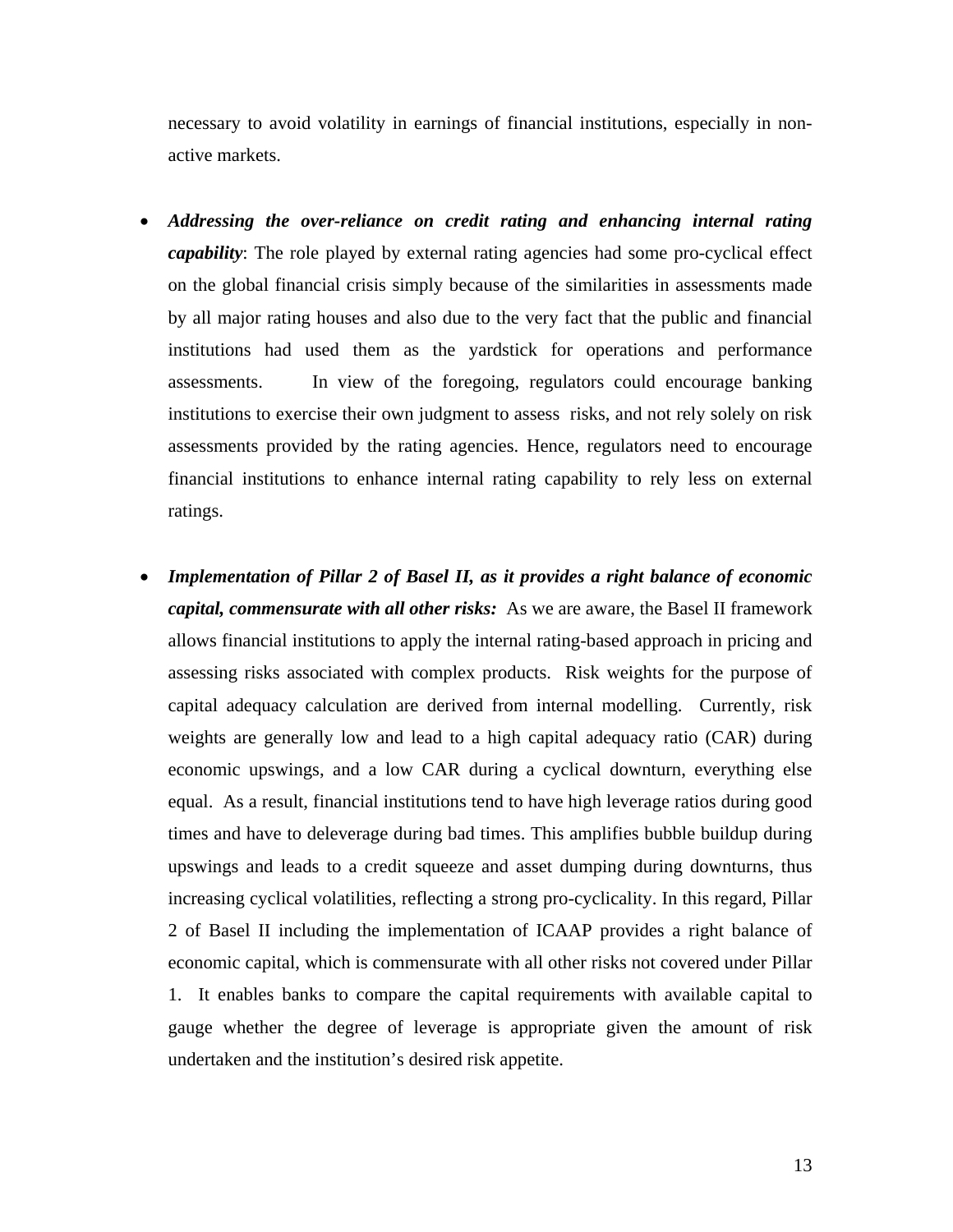• *The need for addressing the systemic risk in the context of banks outsourcing the development of internal control systems and the technical models:* Experiences of some countries suggest that many financial institutions have outsourced the development of their internal control systems and the technical models used by the bankers and traders. Most of this work has been undertaken by a handful of quantitative analysts who are consulted throughout the industry. Such models tend to produce similar directional results at the same time when certain conditions prevail adding to the pro-cyclicity. It may therefore be appropriate to give issuers of structured products more incentives to better assess their risks.

#### **5. Conclusion**

*The presence of a sound and stable financial system is crucial for achieving sustainable economic growth and prosperity.* Given the continuously evolving financial landscape and global integration of financial markets, it is of utmost importance that financial sector reforms are pursued to increase efficiency, competition and resilience of the financial sector, and to take the South Asian economies to a high growth path.

*Prudent monetary policy, supported by fiscal policy and appropriate adjustments in the exchange rate, is necessary to contain inflationary pressures on a sustainable basis and thereby provide a conducive environment for the development of the financial sector and for promoting financial sector stability.* Further, several policy initiatives and targeted reforms are needed to strengthen the institutional infrastructure and remove any impediments to fostering the efficient functioning of the financial markets. In this context, in South Asia, to remove inefficiencies in product, labour and capital markets, structural issues may need to be addressed. Therefore, in removing bottlenecks in infrastructure and inputs markets to support the development of the financial sector, the co-operation of stakeholders from other sectors is also needed..